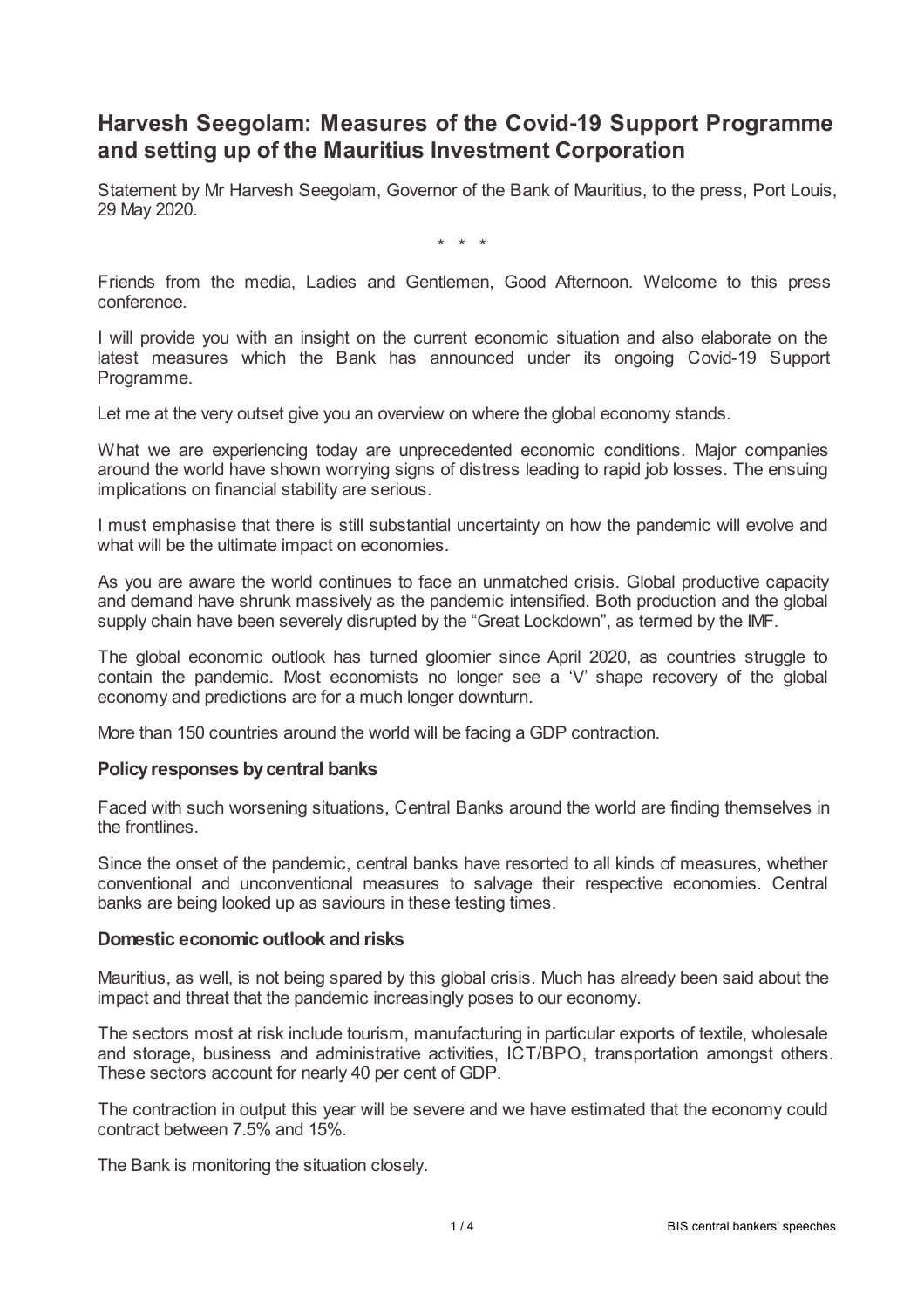# **Export sector and balance of payments**

The export of goods and services sector is expected to slump massively, as external demand plunges amid severe economic contraction in our main exports markets.

The significant drop in export earnings will amplify the current account deficit, projected at about 12% of GDP in 2020. This year, the overall balance of payments is forecast to record a deficit.

The tourism sector is a major supplier of foreign exchange. The foreign exchange loss from this industry alone has been estimated at around Rs12 billion for April and May 2020. Last year, tourism receipts amounted to Rs63 billion. This year, as long as the tourism industry remains inoperative, there will be significant shortfalls in foreign exchange receipt.

The pressure on foreign exchange earnings will be amplified by the shortfall in export earnings in other sectors as well, such as textile and fish products.

The Bank, in line with its mandate, has taken necessary measures to maintain stability on the foreign exchange market and address any deficiency in foreign exchange liquidity.

The Bank has sold USD172 million to banks since 18 March 2020. In addition, the Bank conducted swap transactions with banks for a total of USD100 million under its support programme.

Furthermore, the Bank has also provided the State Trading Corporation Ltd (STC) with foreign exchange for a total of USD55 million since 26 March 2020. The Bank will continue to provide foreign exchange to the STC to ensure adequate supply of essential goods to the public.

I have to highlight that Mauritius has a floating exchange rate regime, as per the IMF classification. The recent fluctuations of the exchange rate of the rupee is the result of the interplay of market forces, both domestic and international. The Bank is continuously monitoring activities on the domestic foreign exchange market. It stands ready to intervene as required to contain excessive exchange rate volatility.

At this point, let me reiterate the core mandates of the Bank:

- to maintain price stability,
- to promote orderly and balanced economic development, and
- $*$  to ensure the stability and soundness of the financial system.

As such, and given the current context, the Bank of Mauritius will do whatever it takes to safeguard the economy.

All the measures taken by the Bank since March 2020 are a reflection of this commitment.

Concretely, these measures aim at alleviating the financial burden of economic operators, SMEs, households, and individuals affected by COVID-19 and protecting jobs. It must be noted that under the Special Relief Scheme a total of Rs2 billion has been approved by commercial banks to economic operators to date. With respect to moratoria, commercial banks have approved the following:

- For economic operators, an amount of Rs6.6 billion has been granted as moratorium on capital repayment for a period of six months on outstanding loans amounting to Rs45 billion;
- For SMEs, an amount of Rs467 million has been granted as moratorium on both capital and interest payments for a period of six months on outstanding loans amounting to Rs3.1 billion;
- For individuals, an amount of Rs53 million has been granted as moratorium on both capital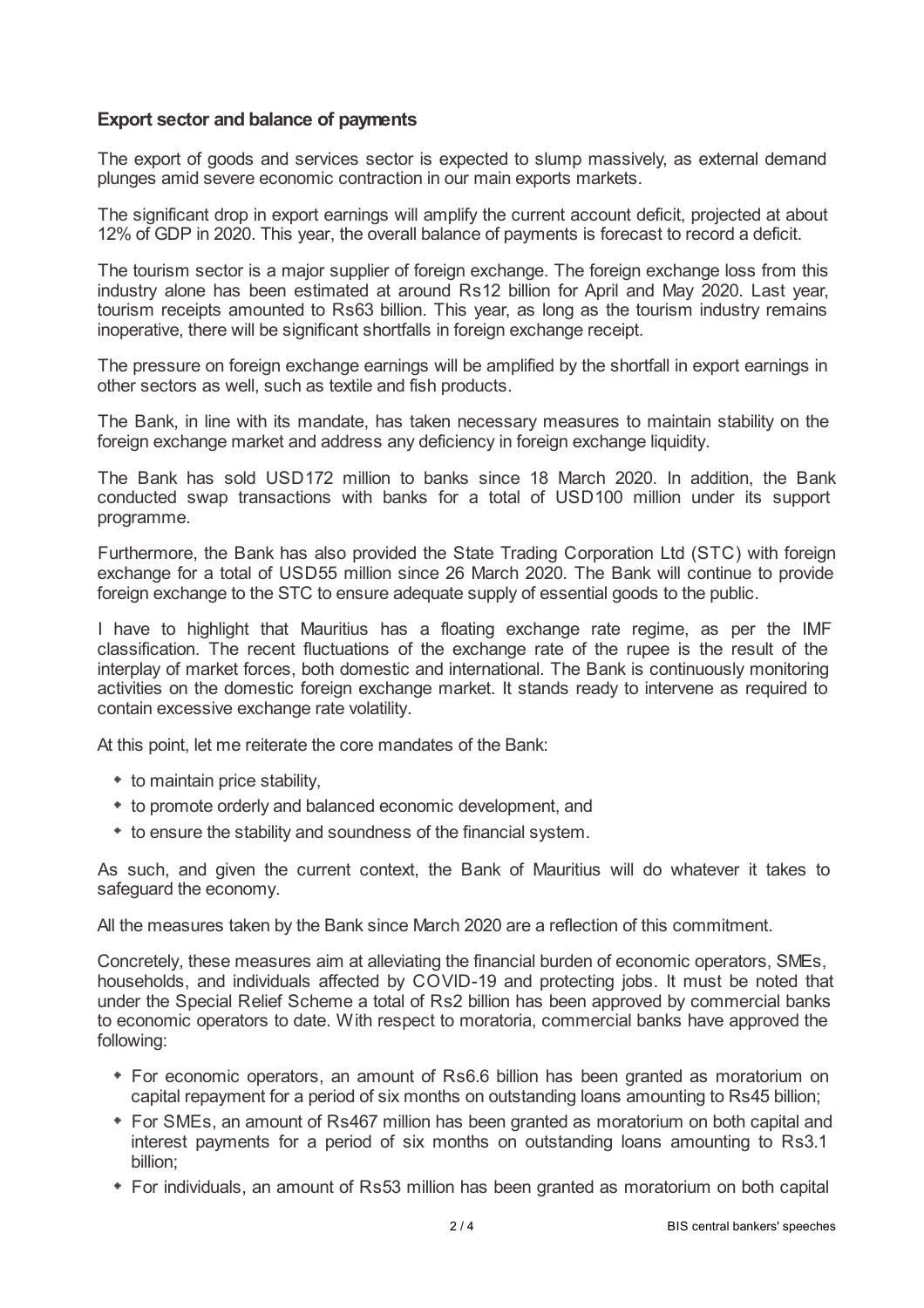and interest payments for a period of six months on outstanding loans amounting to nearly Rs600 million;

For households, an amount of Rs140 million has been granted as moratorium on capital repayments for a period of six months on outstanding loans amounting to nearly Rs2.3 billion. The Bank will be paying interest for households earning a combined monthly basic salary of up to Rs50,000.

## **Contribution of Rs60 billion to government**

As the effects of the COVID-19 pandemic continue, Mauritius is undergoing its worst economic downturn since its independence.

It is within this spirit that last Friday that we announced two specific measures aimed at supporting the economy.

First, the Board of the Bank has decided to provide an amount of Rs60 billion to the State for economic stabilisation.

As per the Bank's mandate, this contribution aims at sustaining economic activity and mitigating risks to financial stability stemming from a weakening economy.

I must also point out that the Bank will finance this contribution by issuing its own instruments for the amount of Rs60 billion. The Bank is resorting to this issuance for the reason that there is and will be ample rupee liquidity on the market. These monetary operations will promote orderly conditions on the money market.

## **Mauritius Investment Corporation Ltd**

Let me now elaborate on the second measure that we announced. It relates to the setting up the Mauritius Investment Corporation Ltd (MIC) which will support and accelerate economic development and build a value base for the current and future generations of our country.

The MIC is being set up as a fully-owned subsidiary of the Bank of Mauritius. It will:

- First, assist systemically large, important and viable companies in Mauritius, which are financially distressed as a result of the COVID-19 pandemic. These companies represent a direct threat to financial stability. I must here stress that should this not be done, companies would face difficulties in servicing their financial obligations, thus adversely impacting the banking sector. The risk of citizens losing their jobs is high. In this respect, MIC will invest in large- and medium-sized enterprises having a minimum annual turnover of Rs100 million;
- Second, invest in companies geared towards building self-sufficiency in key basic necessities;
- Third, invest in companies enhancing Mauritius as an innovation-driven economy; and
- Last but not least, it will support the development of return-generating key strategic assets and projects.

To meet its objective, up to two billion US dollars from the foreign exchange reserves of the Bank will be made available to the MIC. MIC will invest and manage these funds with a view of building a value base for the citizens of Mauritius. I must again point out that globally returns are in negative territories. By promptly investing part of our reserves in our country in these testing times, we are investing and building the future of Mauritius, hence allowing for orderly and balanced economic development.

I must reassure the public that, should the full amount of USD 2 Billion be used, the foreign exchange reserves of the Bank would still remain at an adequate level which is well above the